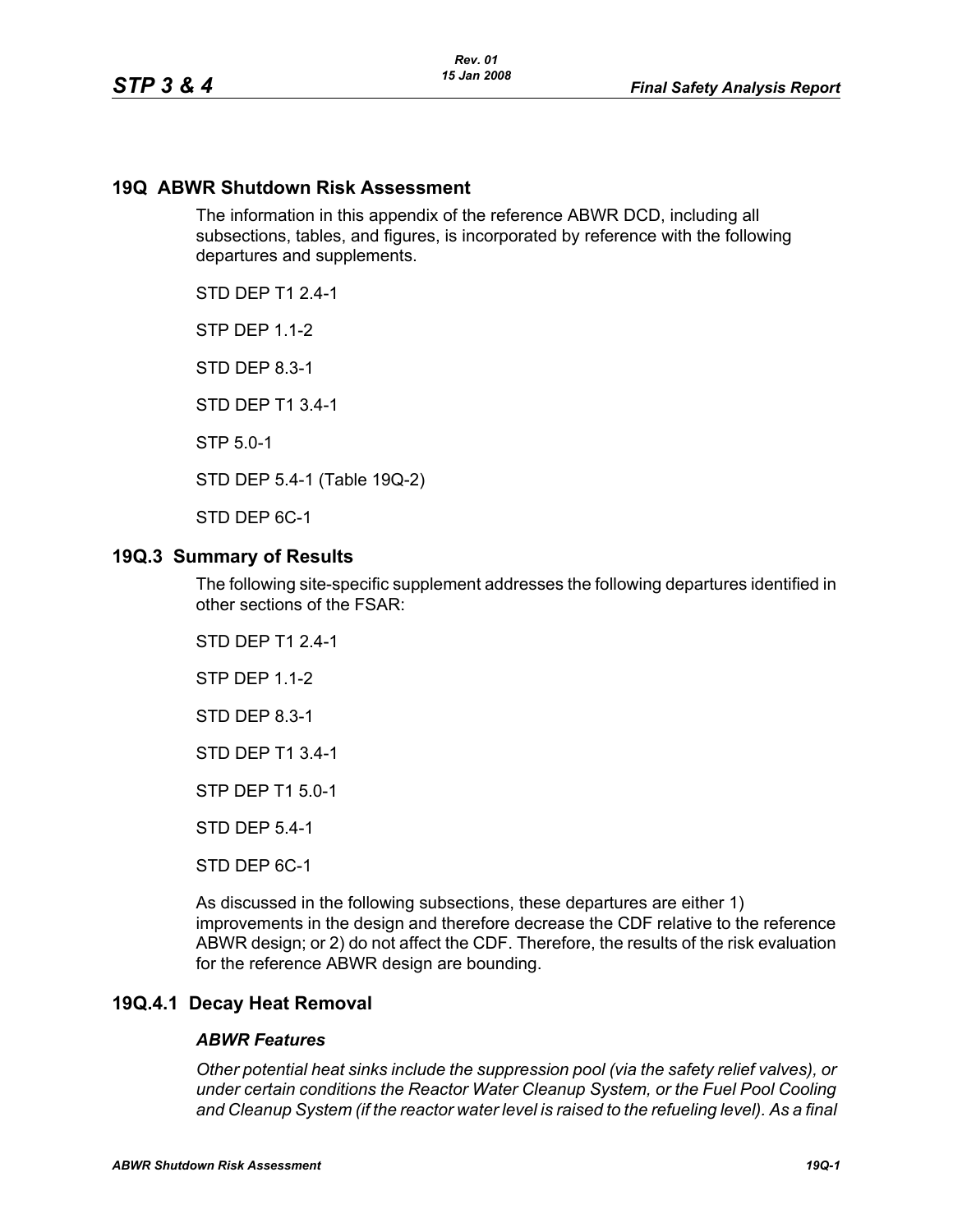*method, if the RPV head was removed, bulk boiling of reactor coolant in the RPV with adequate makeup would prevent fuel damage.*

STD DEP 5.4-1

The RWCU design includes two 100% pumps instead of the reference ABWR DCD design of two 50% pumps. The two 100% RWCU pumps represent an improvement in the reliability of the RWCU system, and a decrease in shutdown risk.

STD DEP 2.4-1

The RHR design has three RHR loops connected to the FPC instead of two for the ABWR DCD with normally closed inter-ties to permit additional supplemental cooling during refueling outages to reduce outage time.

Increasing the number of RHR loops connected to FPC from two to three results in a decrease in CDF, because it is an improvement of the outage management control for the fuel pool cooling system.

## **19Q.4.2 Inventory Control**

STD DEP 2.4-1

#### *Residual Heat Removal System*

*The ABWR residual heat removal (RHR) system is a closed system consisting of three independent pump loops (A, B, and C-where B and C are similar) which inject water into the vessel and/or remove heat from the reactor core or containment. Loop A differs from B and C in that its return line goes to the RPV through the feedwater line whereas loop B & C return lines go directly to the RPV. In addition, loop A does not have connections to the drywell or wetwell sprays or a return to the fuel pool cooling system. However, for purposes of this analysis, the differences are minor and the three loops can be considered identical. The RHR System has many modes of operation, each mode making use of common RHR System components. Protective interlocks are provided to prevent the most likely interactions of mode combinations.*

The RHR design has three RHR loops connected to the FPC instead of two for the ABWR DCD with normally closed inter-ties to permit additional supplemental cooling during refueling outages to reduce outage time.

Increasing the number of RHR loops connected to FPC from two to three results in a decrease in CDF, because it is an improvement of the outage management control for the fuel pool cooling system.

STD DEP 6C-1

The ECCS suction strainer departure meets NRC requirements and does not result in an increase in the shutdown risk profile.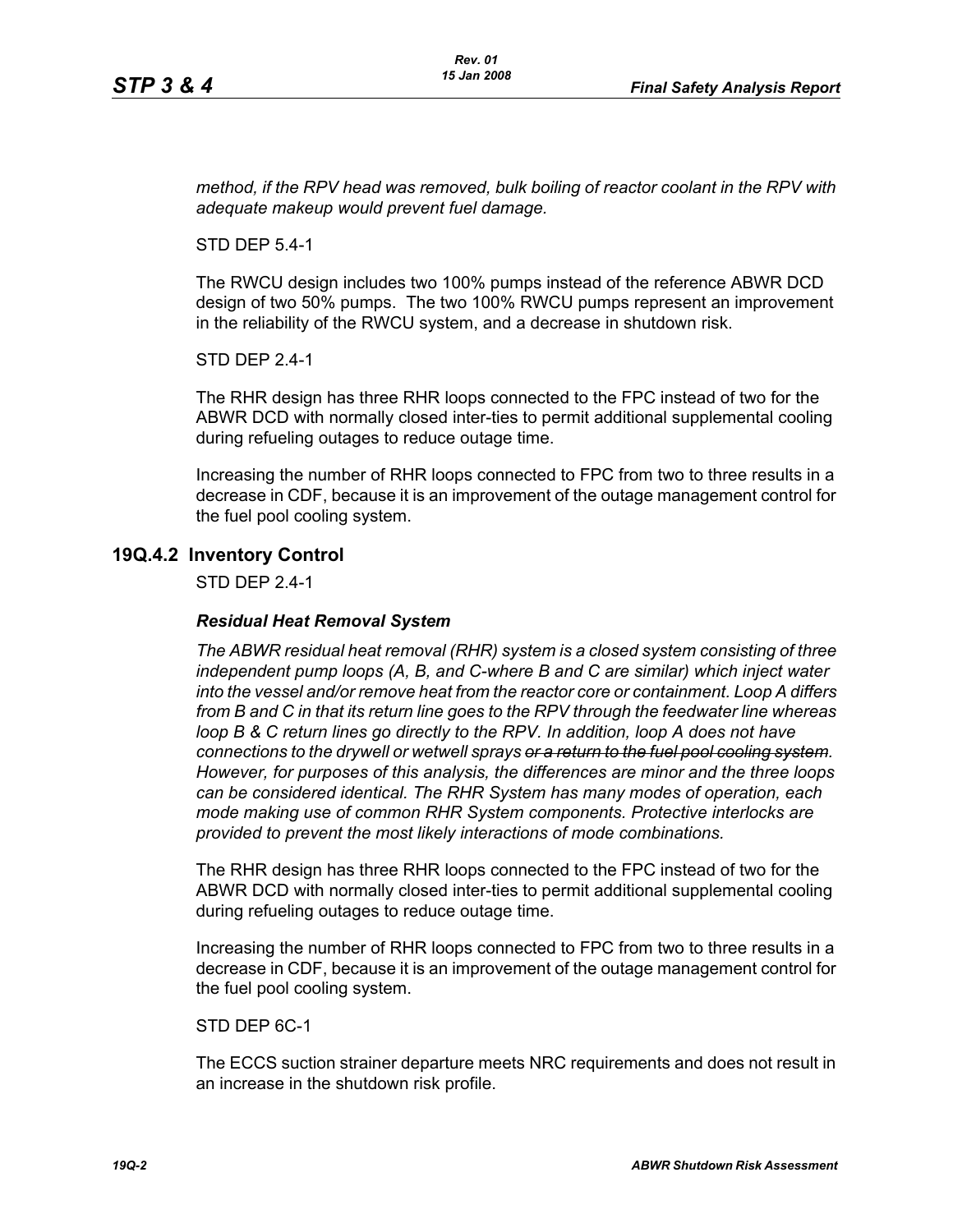# **19Q.4.4 Electrical Power**

### *ABWR Features*

*In the event that one phase of the main transformer were to fail, an installed spare is available to return the preferred source of offsite power to service without the need to procure and deliver a new transformer.*

STP DEP 1.1-2

The STP FSAR is for a dual unit site (STP 3 & 4) compared with the ABWR DCD which is for a single unit site. The shared systems between the STP 3 & 4 (e.g., Fire Protection is credited in the shutdown risk evaluation) do not result in any changes to the assessed risk associated with shutdown conditions because the expected frequency for units being in a shutdown condition and requiring backup cooling from the fire protection system is extremely small.

### STD DEP 8.3-1

The STP design incorporates two Reserve Auxiliary Transformers (RATs) in place of the ABWR DCD design that has a single RAT. The two RATs afford greater reliability for offsite AC power and therefore, decrease the frequency of a LOOP event.

#### STD DEP T1 3.4-1

Increasing the number of divisions from three (Div I, II, and III) to four (Div I, II, III, and IV) improves reliability and reduces the probability of mitigation system failure.

## **19Q.4.6 Flooding and Fire Protection**

#### *Flooding*

The following is a site-specific supplement.

#### *Hurricane Risk*

The Abnormal Procedure for STP Units 1 & 2, which covers hurricanes and external floods, requires a plant shutdown prior to the arrival on site of hurricane winds in excess of 73 miles per hour. Therefore, the risk of hurricane damage is addressed as part of the shutdown risk evaluation.

Per the STP 3 & 4 external flooding evaluation, the storm surge from a hurricane was determined to result in a water level below plant grade. Similarly, the probable maximum precipitation event would result in a water level onsite that is one-foot below plant grade for Units 3 & 4.

Due to the likely impact on switchyard equipment, the hurricane is modeled to result in an extended loss of offsite power event. Given that the hurricane would not result in a storm surge to threaten additional plant equipment, the hurricane risk is judged to have a small quantitative impact on shutdown risk. In addition, the tornado analysis provided in Section 19.4.2 of the reference ABWR DCD would bound the hurricane analysis with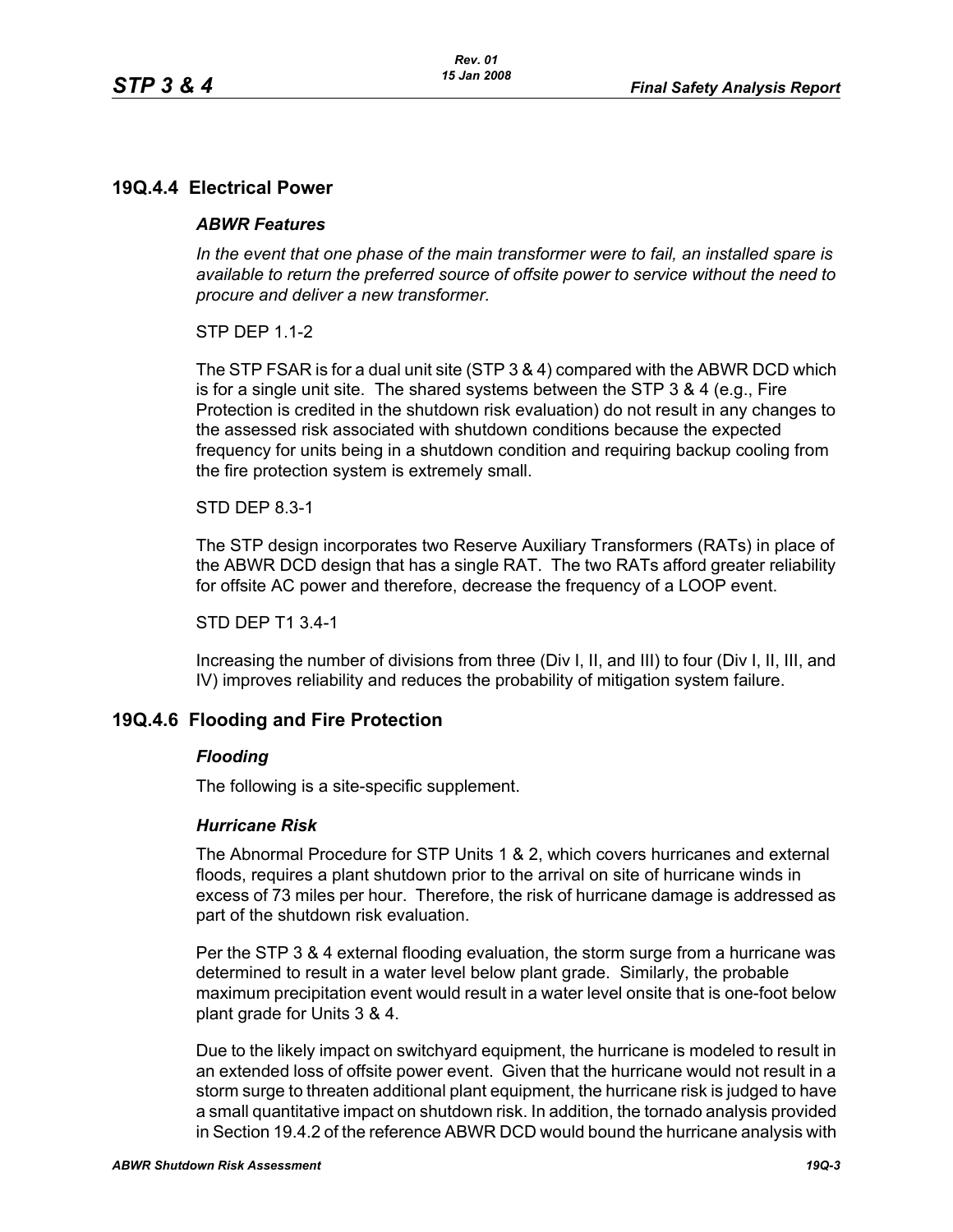respect to high winds. High winds would also result in an extended loss of offsite power event. With three EDGs available for sources of safety-related AC power, Section 19.4.2 of the reference ABWR DCD identifies that the tornado-induced core damage frequency is small compared to the internal events core damage frequency. The tornado-induced risk is bounded by the internal events LOOP analysis provided in Appendix 19D.4. The onsite fuel oil supply supports seven days of continuous EDG operation to cope with extended LOOP events. In addition, long term fuel supply arrangements are in place to provide fuel oil from offsite sources within seven days. The hurricane-induced risk is insignificant compared to the tornado-induced risk. The ABWR DCD remains bounding for shutdown risk.

In order to reduce the risk in responding to an approaching hurricane, STP 3 & 4 commits to developing a procedure prior to fuel load to cope with impending hurricanes. (COM 19Q-1)

# *External Flooding Risk*

STP DEP T1 5.0-1

Appendix 19R presents the analysis performed for external flooding at STP Units 3 & 4 for power operation. These results are also applicable to shutdown conditions. If external flood barriers are open or removed and cannot be restored prior to high water levels reaching the site, then core damage is assumed. The incremental increase in risk during shutdown due to external flooding is very small due to the fraction of time the plant is in a shutdown condition during a year. The small likelihood of occurrence of an external flood is significantly less than the risk calculated for the ABWR during shutdown conditions. The ABWR DCD remains bounding for shutdown risk.

# **19Q.7.6 Success Criteria**

*(1) Decay Heat Removal from RPV*

*Recovery of the failed RHR System, use of one of the other two RHR Systems (SDC) or the Reactor Water Cleanup (CUW) System (under certain plant conditions) is sufficient for success. The CUW System capacity is temperature dependent and require requires a single both pumps pump and both nonregenerative heat exchangers (the regenerative heat exchangers must be bypassed). In Mode 5, the Fuel Pool Cooling and Cleanup (FPC) System can be used after the reactor cavity is flooded. FPC alone after 10 days is sufficient to remove all the decay heat. Both FPC pumps and heat exchangers and the supporting systems are required. CUW can remove the entire decay heat 8 days after shutdown.*

#### STD DEP 5.4-1

The RWCU design includes two 100% pumps instead of the reference ABWR DCD design of two 50% pumps. The two 100% RWCU pumps represent an improvement in the reliability of the RWCU system, and a decrease in shutdown risk.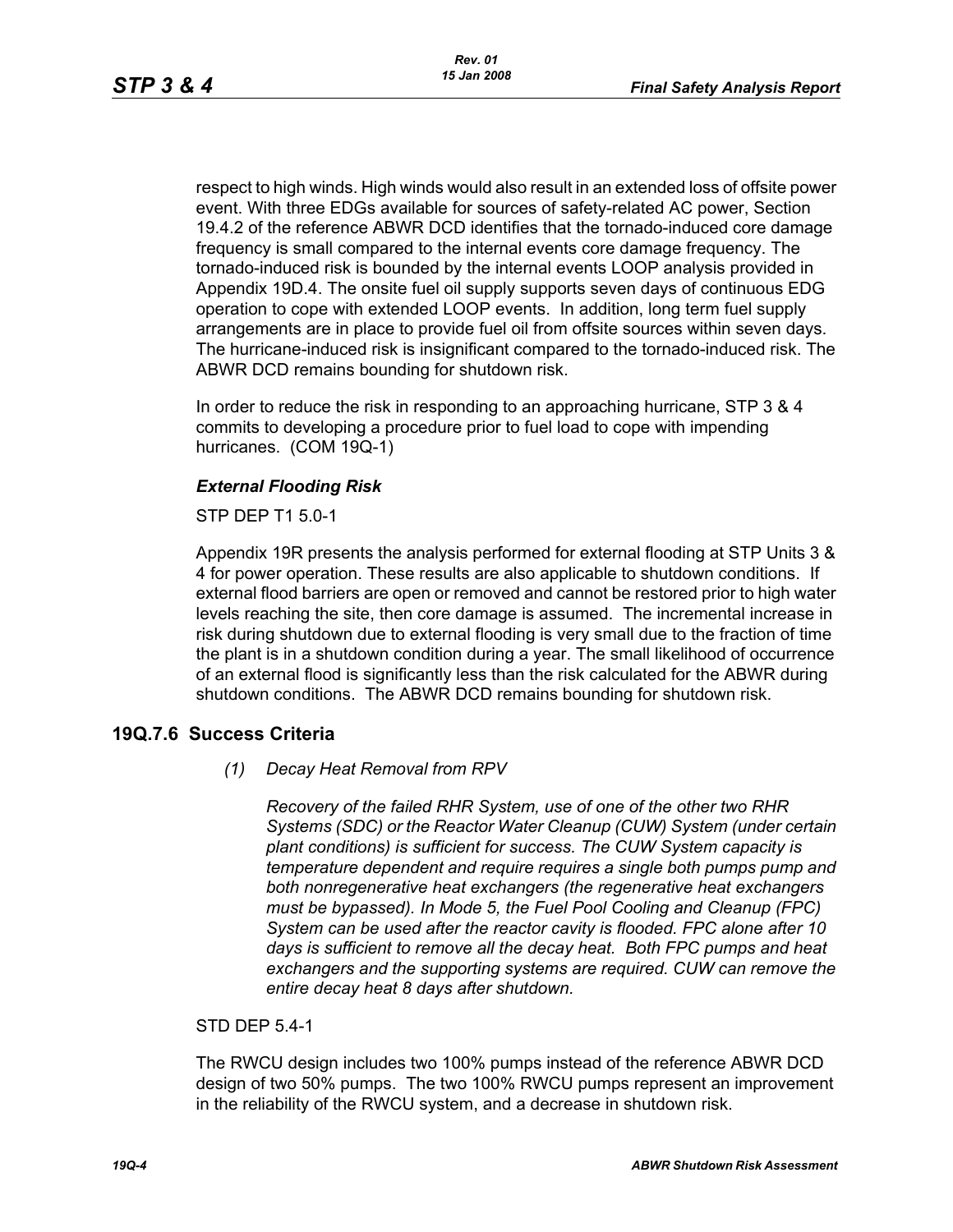## STD DEP T1 2.4-1

The RHR design has three RHR loops connected to the FPC instead of two for the ABWR DCD with normally closed inter-ties to permit additional supplemental cooling during refueling outages to reduce outage time.

Increasing the number of RHR loops connected to FPC from two to three results in a decrease in CDF, because it is an improvement of the outage management control for the fuel pool cooling system.

# **19Q.7.7.1 Loss of RHR Due to Failure in the Operating RHR System**

### *Loss of RHR in Mode 3 or 4*

*If the main condenser fails or is unavailable, the operator can use the CUW System to remove the decay heat (W2) if the RPV temperature is above 386 K (234°F).*

STD DEP 5.4-1

The RWCU design includes two 100% pumps instead of the reference ABWR DCD design of two 50% pumps. The two 100% RWCU pumps represent an improvement in the reliability of the RWCU system, and a decrease in shutdown risk.

#### *Loss of RHR in Mode 5*

*Figure 19Q-4 shows the event tree for loss of RHR in Mode 5 for 3 - 8 days after shutdown. Figure 19Q-5 shows the event tree for loss of RHR in Mode 5 for the period 8 - 10 days and Figure 19Q-6 shows the event tree for greater than 10 days. The differences in these event trees are that for the period 8 - 10 days CUW alone is success (W2) and beyond 10 days FPC alone (FPC) is success.*

STD DFP 24-1

The RHR design has three RHR loops connected to the FPC instead of two for the ABWR DCD with normally closed inter-ties to permit additional supplemental cooling during refueling outages to reduce outage time.

Increasing the number of RHR loops connected to FPC from two to three results in a decrease in CDF, because it is an improvement of the outage management control for the fuel pool cooling system.